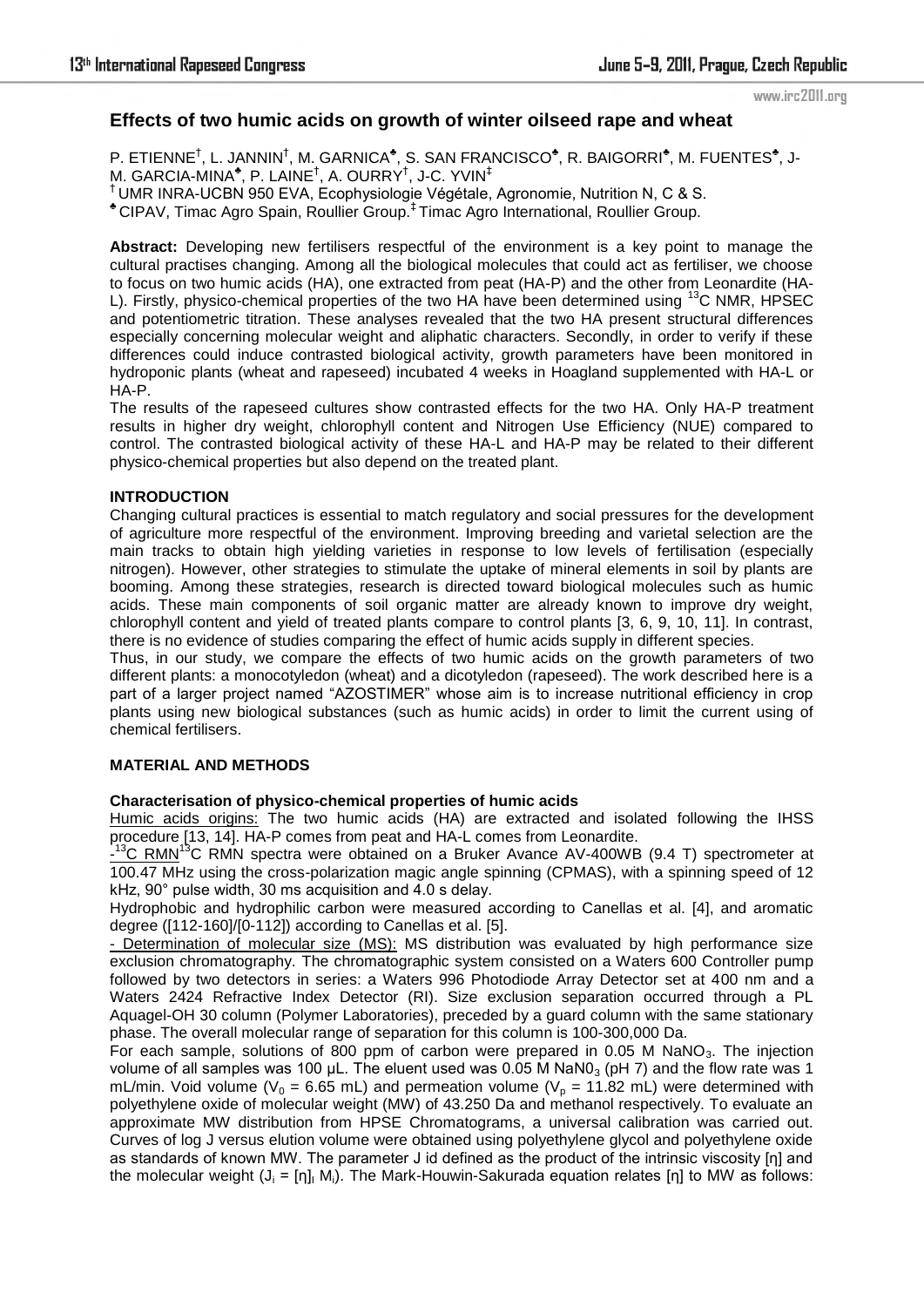$[n]$  = K M<sup>a</sup>, were K and a are constants proper of each macromolecule, solvent and temperature. In this study we have used the value of K and a reported by Visser [16] for a soil humic acid (K =  $2.724 \times 10^{-2}$ mL.g<sup>-1</sup> and a = 0.45).

# **Plants cultures, treatment and determination of physiological parameters:**

Rapeseed: Seeds (Brassica napus cv. Capitol) were surface sterilised by soaking in alcohol 70° for 5 min and bleach (5% Chlorine) for 10 min. Seedlings were transplanted on tanks containing 20L of Hoagland solution with 1 mM  $NO<sub>3</sub>$  (18 plants on each tank) during 4 weeks at 20°C with D/N cycle of 16/8h (Lamp Hortilux Schreder, 400 W, HS.TP4.23) in a greenhouse.

Wheat: Seeds (Triticum aestivum cv. Bermude) were germinated 10 days in dark on perlite. Seedlings were transplanted on tanks containing 15L of Hoagland solutions with 1 mM NO<sub>3</sub> during 4 weeks at 25/16°C, 16/8h day/night in a greenhouse.

Humic acid (HA) input: HA were added to the nutrient solution at concentrations of 10 (data not shown) or 100 mg of organic carbon per L (mgC/L). Control plants were cultivated without HA input.

Dry weight (DW) determination: During the harvest, shoot and root of plants were separated, weighted (fresh weight, FW) and dried in oven dry during 48h at 60°C for DW determination.

An aliquot of DW was then crushed for N total analyses by IRMS

Nitrogen Use Efficiency (NUE): In this work, NUE is defined by the quantity of DW produced with 1g of nitrogen. It is calculated as follows: NUE = DW / QNtot

Leaf Chlorophyll contents: non-destructive measures of chlorophyll contents are performed using contact-free optical sensor Multiplex, manufactured by FORCE-A (Orsay, France).

### **Statistical analysis**

Data presented were means of 10 replicates and analysed using the Student test with  $p = 0.05$ .

# **RESULTS AND DISCUSSION**

### **Physico-chemical characterisation of humic acids**

<sup>13</sup>C RMN indicate that HA-P contains more O-alkyl groups, more aliphatic carbon and more carbonylic carbon than HA-L. These results suggest the presence of more O-alkyl-aliphatic unsaturated chains including C=O bounds in HA-P than HA-L. Moreover, HA-L presented more aromatic arrangements than HA-P. These results were reflected the hydrophobic index and aromatic degree that was higher for HA-L than HA-P. Apparent molecular weight (MW) of the two HA has been performed by HPSEC (Table I). The results indicate that HA-P as an apparent size distribution lower in average than HA-L. HA-P is composed of lower MW molecules than HA-L. Moreover, the potentiometric titration studies indicate that HA-P have total acidity higher than HA-L. This acidity is principally due to the high concentration of very weak acidic groups, which may include O-alkyl and O-aryl groups (data not shown).

#### **Table I: Apparent average molecular weight and distribution for HA-P and HA-L**.

|      | Main peaks (Da)   Interval MW (Da) |                                            | Area (%) |
|------|------------------------------------|--------------------------------------------|----------|
| HA-P | $4.96 \cdot 10^{4}$                | $2.05 \cdot 10^{4} - 1.46 \cdot 10^{5}$ 9  |          |
|      | $1.36 \cdot 10^{4}$                | $9.46 \cdot 10^3 - 1.98 \cdot 10^4$ 68     |          |
|      | $5.42 \cdot 10^{3}$                | $1.50 \cdot 10^3 - 1.78 \cdot 10^4$ 36     |          |
| HA-L | $2.33 \cdot 10^{4}$                | $19.53 \cdot 10^3 - 6.74 \cdot 10^4$       | 44       |
|      | $5.96 \cdot 10^{3}$                | $\sqrt{5.97 \cdot 10^2 - 4.91 \cdot 10^4}$ | 65       |

Thus, as described above, the two HA used in this study present very different physico-chemical properties: HA-L is a high molecular weight HA with aromatic cycles that result in a hydrophobic molecule. In contrary, HA-P is a low molecular weight HA with acidic aliphatic unsaturated chains. These differences in physico-chemical structure can suggest that these two HA could present different biological activities. To clarify this aspect, the effects of the two HA on growth parameters have been studied in two different crop plants: rapeseed and wheat.

### **Effect of humic acids on physiological parameters of rapeseed and wheat**

In order to study the biological activity of two HA (HA-P or HA-L), growth parameters of rapeseed (dry weight (DW), chlorophyll contents and nitrogen use efficiency (NUE)) have been measured after 4 weeks of treatment. Main results were presented in table II.

In response to HA-P treatment, all DW parameters increase. Indeed, compared to control plants, the total DW of rapeseed treated with HA-P increase by 34% and by 44% and 46 % for shoot and root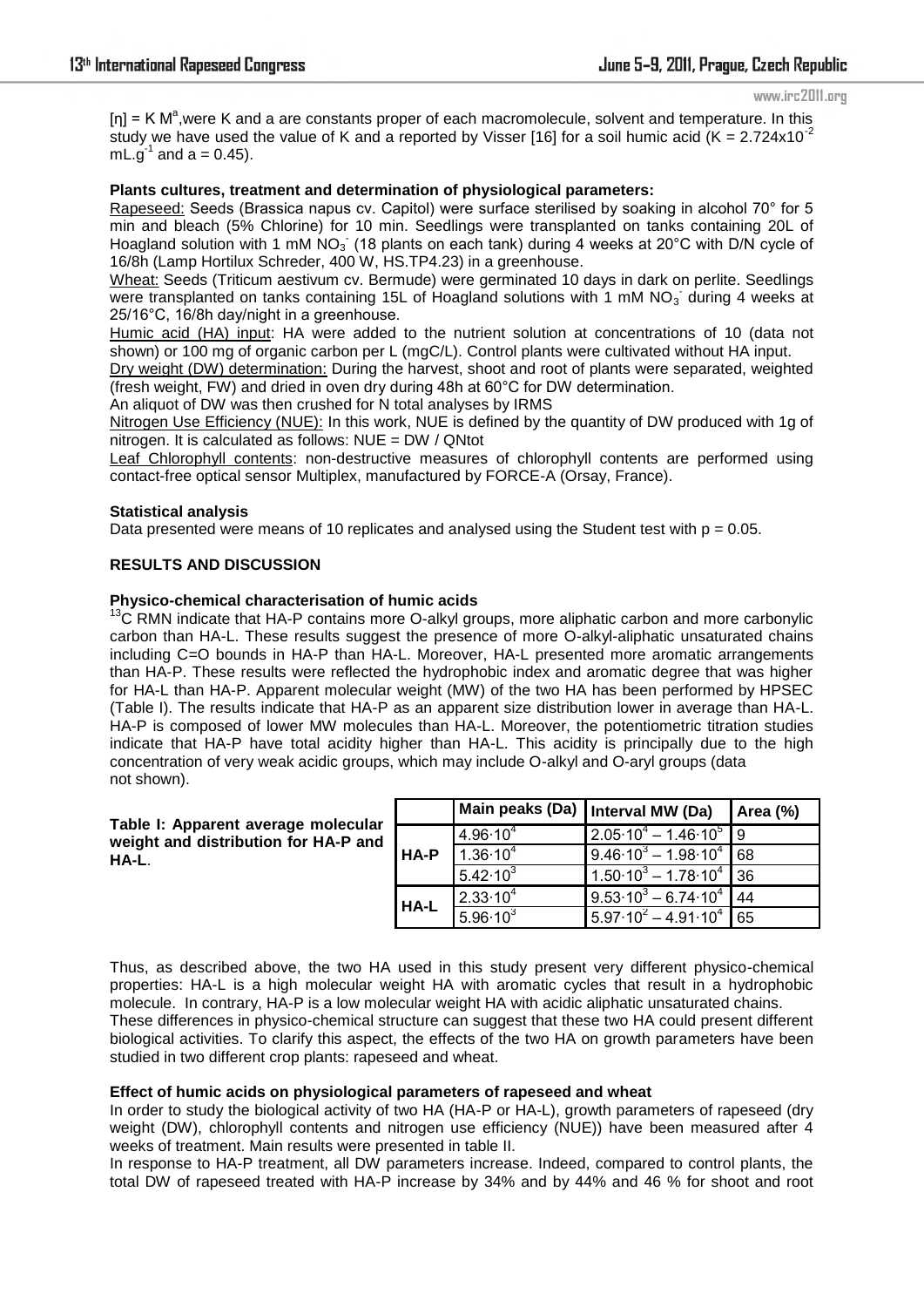respectively. In addition, NUE is although enhanced, suggesting that rapeseeds can made more DW with the same quantity of nitrogen absorbed in response to HA-P. Finally, the HA-P treatment induced also an increase of chlorophyll content (+18%). These results suggest that treatment of rapeseed with HA-P enhance the growth in contrast to treatment with HA-L, which has no significant effect on all growth parameters (table II).

**Table II: Physiological parameters (dry weight, chlorophyll content ant NUE) were measured after treatement with two humic acids (HA-P or HA-L) at 100 mgC/L. Values are in percentage of the control. Values in bold are significantly different from the control (Student test, p<0.05).** 

|             |       | HA-P  | HA-L |
|-------------|-------|-------|------|
|             | total | $+34$ | $+7$ |
| Dry         | shoo  |       |      |
| weight      |       | $+44$ | +9   |
|             | root  | $+46$ | $+3$ |
| Chlorophyll |       |       |      |
| content     |       | $+18$ | -13  |
| <b>NUE</b>  |       | +55   | +6   |

Whatever the plants treated (rapeseed or wheat), HA-L has no effect on the growth parameters monitored in this study. For rapeseed, these results are in line with previous studies which demonstrate that oil-producing plants are not affected by application of HA [15]. In contrast, these results are most surprising for wheat since previous observation reveal that cereals shows a moderate reaction in response to HA treatment [15]. Nevertheless, we have shown that HA-P present contrasted effects on the two plants. Indeed, HA-P increases all growth parameters monitored for rapeseed but it shows no effect on wheat.

### **Physico-chemical properties of HA and effects on rapeseed growth**

Rapeseed shows a highly positive response to the application of HA-P. The enhancement of dry weight (especially root dry weight) and chlorophyll contents observed in response to HA-P treatment agrees with previous works showing several positive effects of HA application on growth of some plants such as corn [3, 4, 6, 10, 11, 12]. If we consider the chemical characterisation of HA-P and HA-L, these observations on physiological parameters suggest that lower apparent MW distribution and more aliphatic chains could support a better biological activity on the plant growth [1, 2, 4, 5, 8, 12].

# **CONCLUSIONS**

HA effects depend on several parameters such as target plant (rapeseed versus wheat), physicochemical properties of the HA (HA-P versus HA-L) but also HA dose used.

To use HA to complement or substitute chemical fertiliser currently used, following studies will aim at: (i) for wheat, verify if a higher concentration of HA could induce a significant effect on growth parameters, (ii) for rapeseed, the effects observed in hydroponic cultures will have to be confirmed in soil culture. Moreover, using a Microarray approach, we will investigate major the metabolic targets of HA-P in Brassica napus.

### **REFERENCES**

- 1. Almendros G. (1994) Effect of different chemical modifications on peat humic acid and their bearing on some agro-biological characteristics of soil. Soil Sci. Pl. An., 25, 2711-2736.
- 2. Almendros G., Fründ R., Martin F., Gonzalez-Vila FJ. (1994) Spectroscopic characteristics of derivatized humic acids from peat in relation to soil properties and plant growth. In Humic substances in the global environment and implications on human health. Senesi N., Miano TM. Eds. Elsevier, Amsterdam, pp. 213-218.
- 3. Canellas LP., Olivares FL., Okorokova-Façanha AL., Façanha AR. (2002) Humic acids isolated from earthworm compost enhance root elongation, lateral root emergence and plasma membrane H + -ATPase activity in maize root. Plant Physiol., 130, 1951-1957.
- 4. Canellas LP., Zandonadi DB., Busato JG., Baldotto MA., Simoes ML., Martin-Neto L., Façanha AR., Spaccini R., Piccolo A. (2008) Bioactivity and chemical characteristics of humic acids from tropical soil sequence. Soil Sci., 173, 624-637.
- 5. Canellas LP., Piccolo A., Dobbs LB., Spaccini R., Olivares FL., Zandonadi DB., Façanha AR. (2010) Chemical composition and bioactivity properties of size-fractions separated from a vermicompost humic acid. Chemosphere, 78, 457-466.
- 6. Eyheraguibel B., Silvestre J., Morad P. (2007) Effect of humic substances derived from organic waste enhancement on the growth and mineral nutrition of maize. Biores. Tech., 99, 4206-4212.